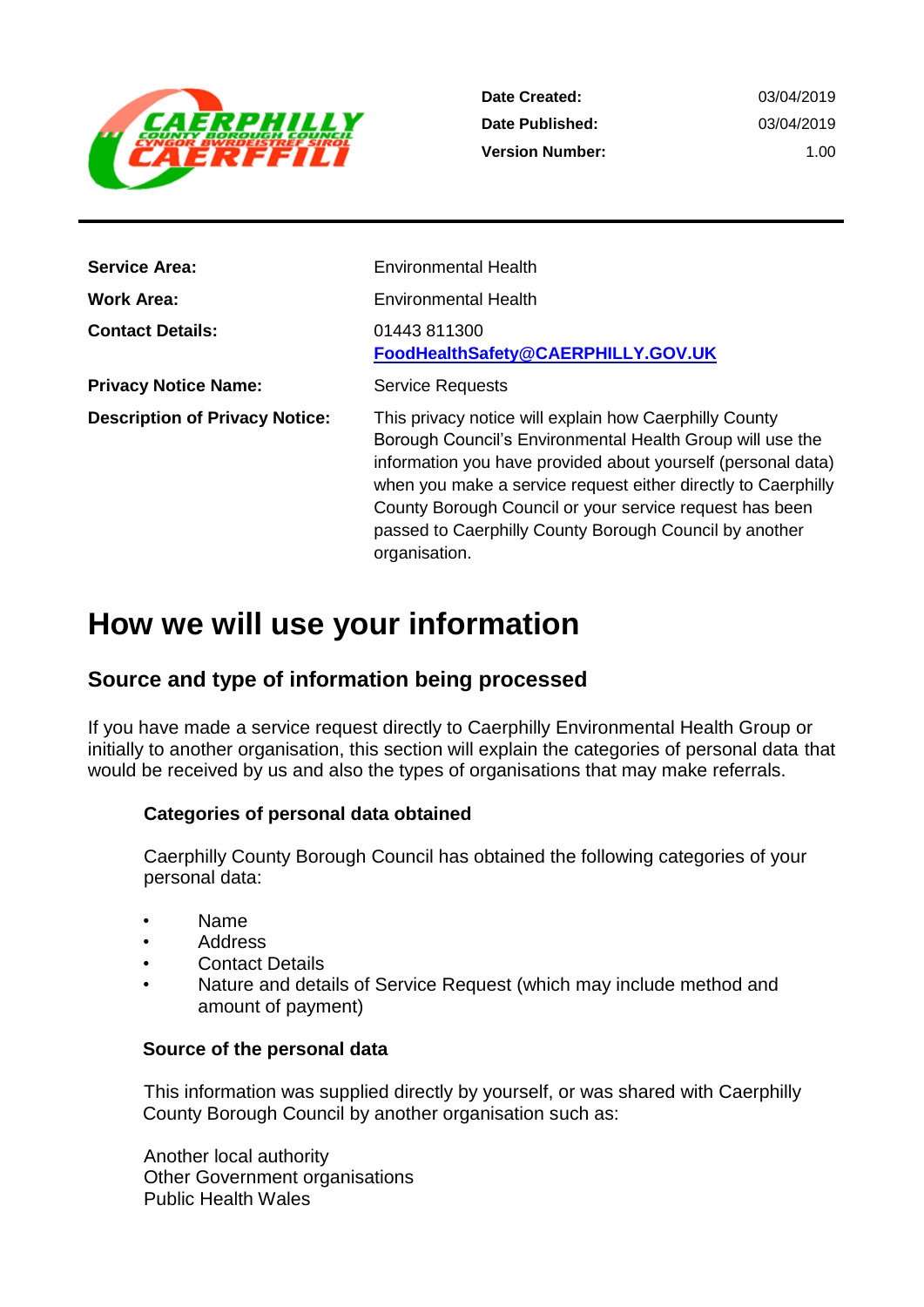Police Fire and Rescue services

# **Purpose and legal basis for using your information**

#### **Purpose of processing**

- 1. To assess your service request to establish whether Caerphilly Environmental Health Group can assist you with resolving the matter.
- 2. If the Environmental Health Group can assist, this will be achieved either by giving advice, liaising with the business or individual complained about, taking formal action or conducting a criminal investigation. If the Environmental Health Group can assist, the business will be contacted to inform them of the service request, which may involve giving them your personal details.
- 3. Where the business or person complained about is situated in another Local Authority area, your details will be shared with the Environmental Health Group from that area, in order to assist with resolving your service request.
- 4. Where assistance can only be achieved by involving third parties such as expert witnesses or the Courts, your details will also be shared with them.
- 5. In relation to criminal investigations that may involve other enforcement agencies, your details may also be shared with them. This includes other Caerphilly County Borough Council services such as Trading Standards, other Local Authority Environmental Health Groups and enforcement bodies such as the police.
- 6. For statistical Analysis
- 7. To contact you in relation to Customer Satisfaction surveys

#### **Legal basis for processing**

There is a public task requirement on public authorities to process your information as detailed below:

The legislation that provides the legal basis for processing will depend on the nature of the service request but may include (this is not exhaustive):

The Criminal Procedure and Investigations Act 1996 The Food Safety Act 1990 The Health and Safety at Work Etc Act 1974 The European Communities Act 1972 The Environmental Protection Act 1990 The Pollution Prevention and Control Act 1999

In order for the processing of personal data to be lawful under the General Data Protection Regulations 2016, a valid condition from Article 6 of the Regulations must be identified, which is outlined below:

1e. processing is necessary for the performance of a task carried out in the public interest or in the exercise of official authority vested in the controller;

Data Protection legislation provides extra protection for certain classes of information called 'special personal data'. If any information falls within the definition of special personal data then an additional condition from Article 9 of the Regulations must be identified, as outlined below:

6 (1) This condition is met if the processing— (a) is necessary for a purpose listed in sub-paragraph (2), and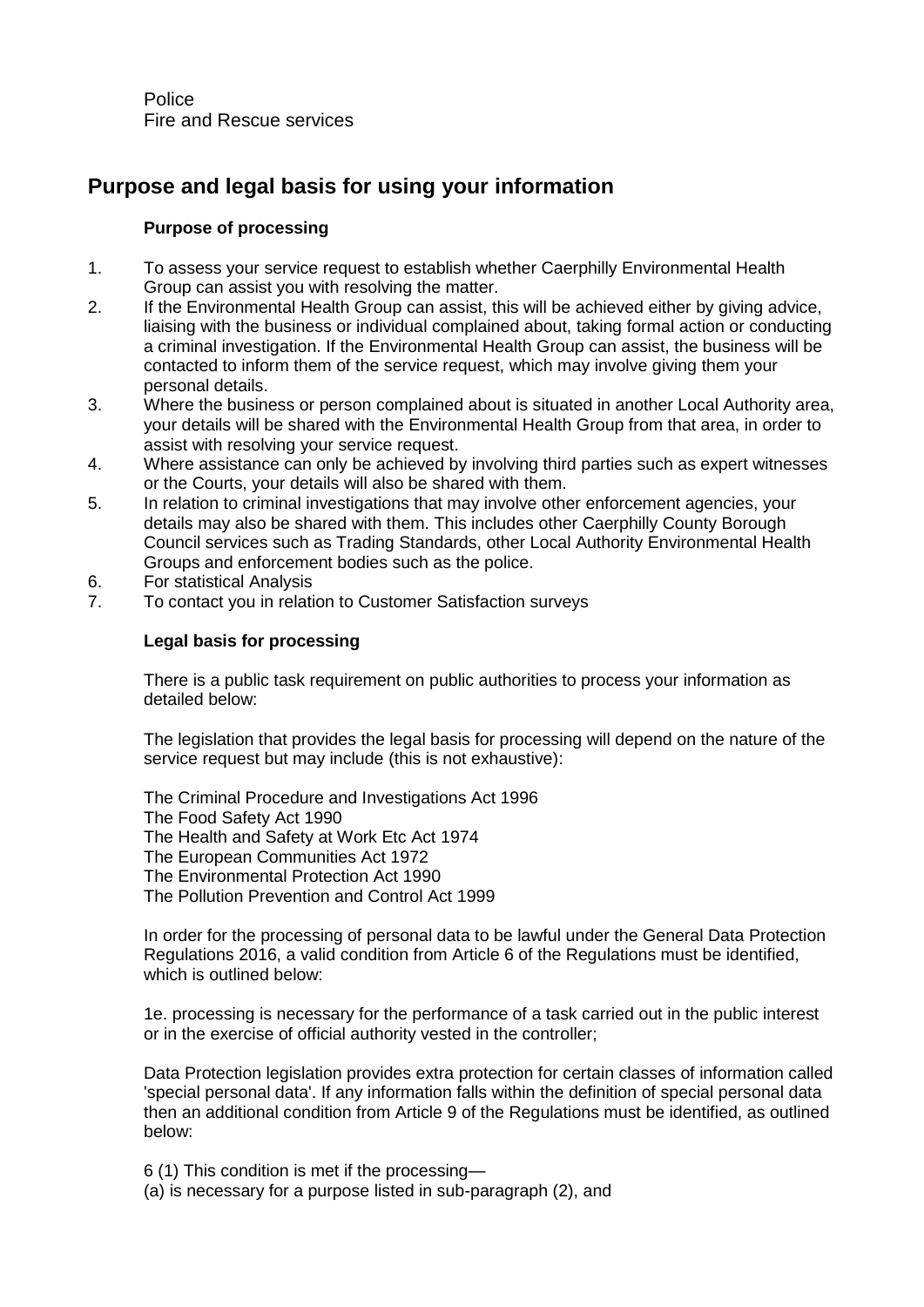(b) is necessary for reasons of substantial public interest.

(2) Those purposes are—

(a) the exercise of a function conferred on a person by an enactment or rule of law;

(b) the exercise of a function of the Crown, a Minister of the Crown or a government department.

## **Who will have access to your information**

#### **Identity of Data Controller and Data Protection Officer**

The Data Controller for your information is Caerphilly County Borough Council. The Data Protection Officer is:

Ms Joanne Jones Corporate Information Governance Manager / Data Protection Officer Email: dataprotection@caerphilly.gov.uk Tel: 01443 864322

Other Data Controllers may also be responsible for your information, depending on the specific circumstances. Please contact the Service Area for further information.

#### **Details of main users of your information**

Caerphilly Environmental Health Group will assess your service request, and if assistance can be given, the details will be discussed fully with you before any action is taken.

If it is felt that another Caerphilly County Borough Council service area is better placed to assist you, your personal details will be passed to them. These areas include but are not limited to: Trading Standards, Planning, Community Safety, Social Services, Waste Management, Catering and Highways.

In attempting to resolve your service request, your details, including your name and address, may be shared with third parties, such as the business complained about, an expert witness, or other outside enforcement bodies such as the police.

Your personal details may be used by Caerphilly Environmental Health Group to contact you for the purposes of customer satisfaction surveys, in order to assess and improve the service we provide.

Information provided as a result of your service request will be used for statistical analysis, both within Caerphilly County Council and externally, however the results of this analysis are compiled in such a way that your personal details are not revealed.

#### **Details of any sharing of your information within Caerphilly county borough council**

With other service areas who may be better positioned to deal with your service request, e.g. Trading Standards, Planning, Highways, Waste Management, etc.

#### **Details of any sharing of your information with other organisations**

- $\circ$  Your details may be shared with law enforcement bodies for purposes of the prevention or detection of crime or the apprehension or prosecution of offenders.
- $\circ$  Your details may be shared with other Local Authority Environmental Health Groups who may be in a better position to assist you with your service request.
- o Your details may be shared with third parties that you have complained about, in order to best resolve your service request.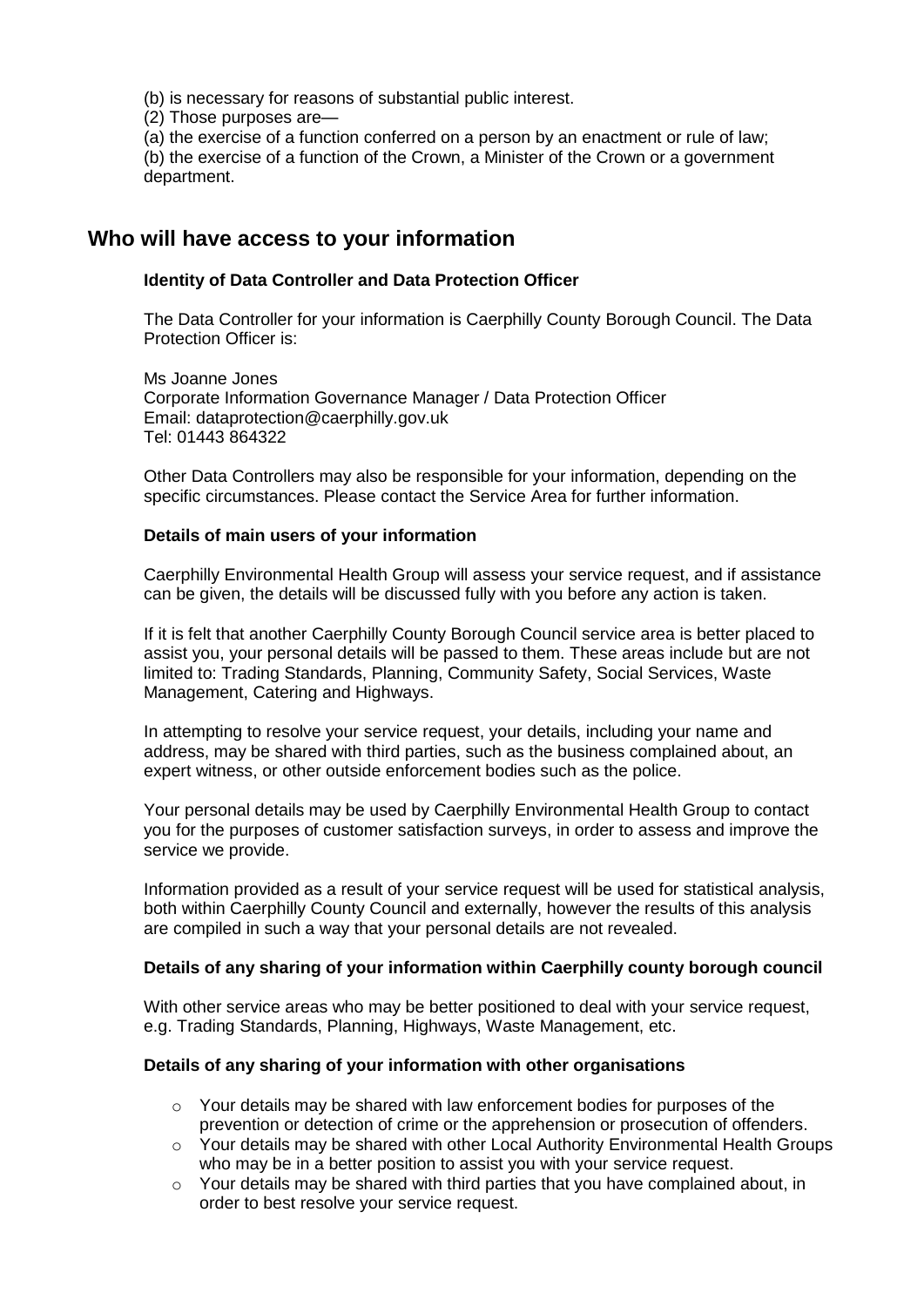- $\circ$  If your complaint requires the input of third parties such as expert witnesses, your details may be shared with them.
- $\circ$  Your details will be shared with the Courts if criminal proceedings are initiated as a result of your complaint.

#### **Requests for information**

All recorded information held by Caerphilly County Borough Council may be subject to requests under the Freedom of Information Act 2000, Environmental Information Regulations 2004 and the Data Protection Act 1998.

If the information you provide is subject to such a request, where possible Caerphilly County Borough Council will consult with you on its release. If you object to the release of your information we will withhold your information if the relevant legislation allows.

### **How long will we retain your information**

#### **Details of retention period**

How long Caerphilly County Borough Council retains information is determined through statutory requirements or best practice.

In relation to your information, it will be retained up to 6 years in line with the Caerphilly CBC Public Protection Document Retention Policy.

### **Your Rights (Inc Service requests Procedure)**

#### **Your rights under the Data Protection Act 1998**

The Data Protection Act gives data subjects (those who the information is about) a number of rights:

- The right of subject access Application forms for this process are available on our website: SAR Form
- The right to be informed
- The right of rectification
- The right to erasure
- The right to restrict processing
- The right to object
- The right to data portability
- Rights in relation to automated decision making and profiling.

Further information on your rights is available from: www.ico.org.uk.

To enact your rights please contact the service area detailed on the top of this form.

#### **Complaints Procedure**

If you object to the way that Caerphilly County Borough Council is handling your data, you have the right of complaint. Please contact the Service Area detailed at the top of this document outlining your issues.

If you remain unhappy you also have a right of complaint to the Information Commissioner's Office. Please follow this link for further information on the complaints process.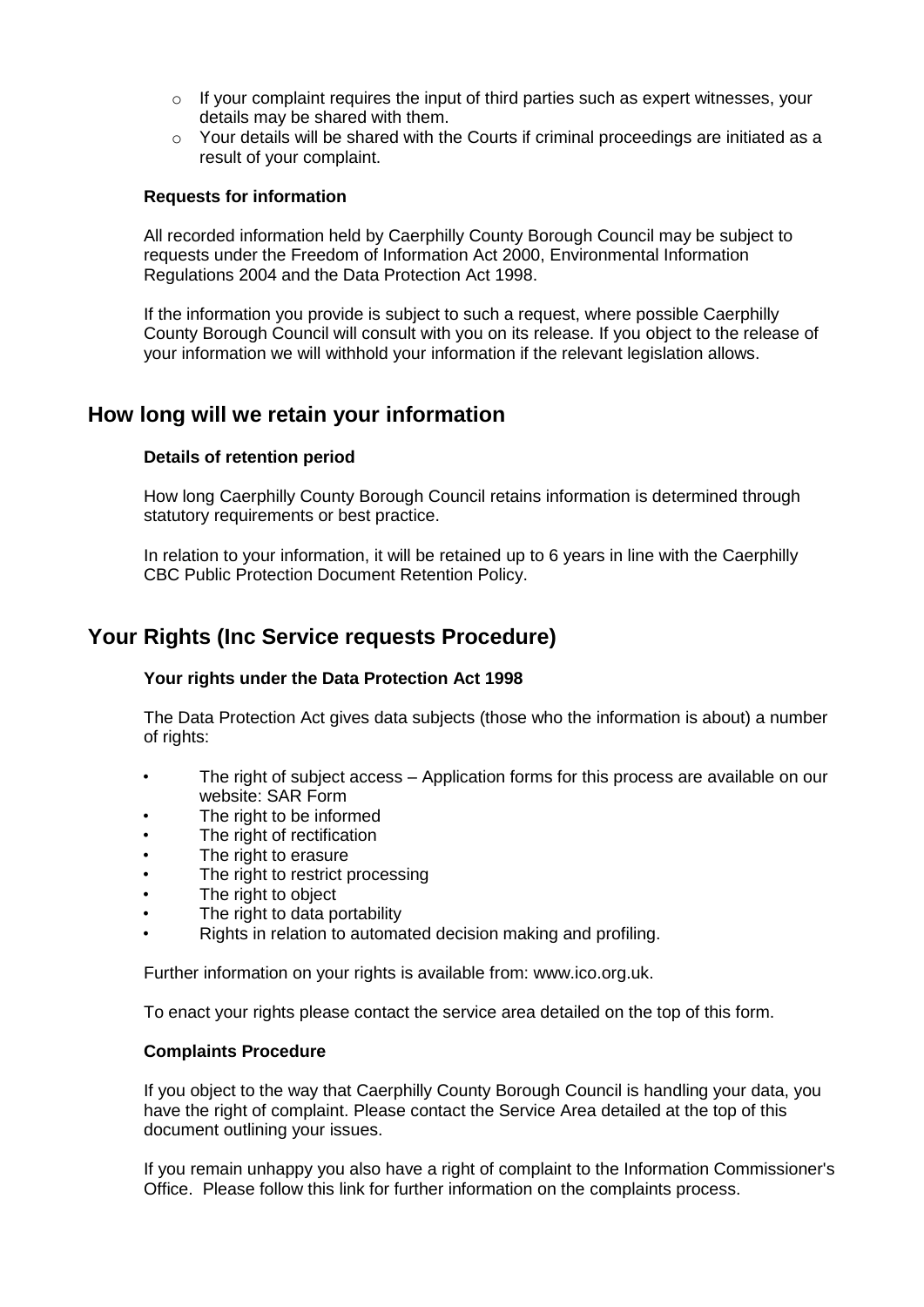[www.caerphilly.gov.uk/My-Council/Data-protection-and-freedom-of-information/Questions](http://www.caerphilly.gov.uk/My-Council/Data-protection-and-freedom-of-information/Questions-and-complaints)[and-service requests](http://www.caerphilly.gov.uk/My-Council/Data-protection-and-freedom-of-information/Questions-and-complaints)